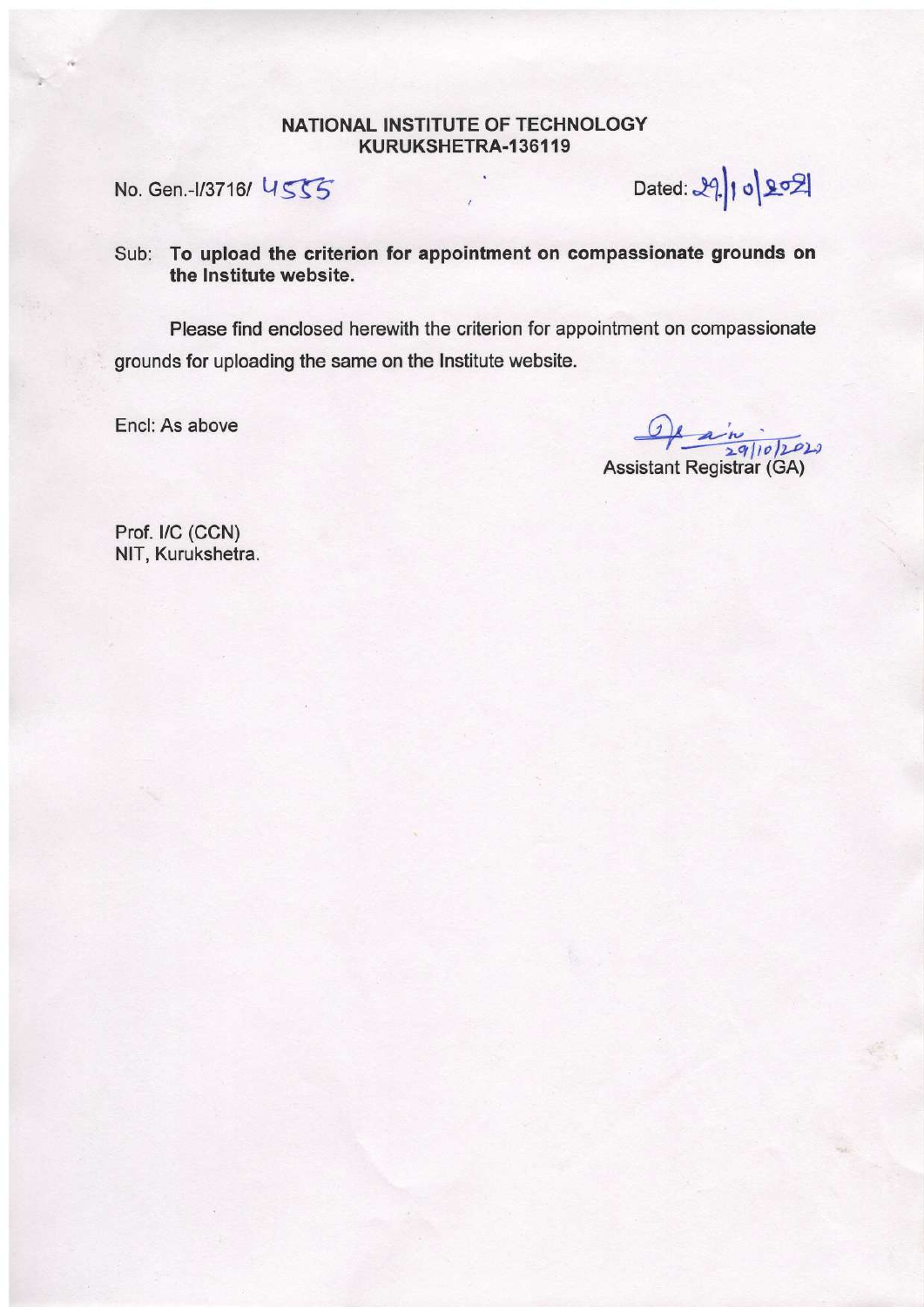### **Family Pension (Basic excluding DA & Allowances)**  $1. \,$

(20 points)

| SI.No. | Proposed slab  | Points   |
|--------|----------------|----------|
|        | Upto 10,000    |          |
|        | 10,001-13,000  |          |
|        | 13,001-16,000  |          |
|        | 16,001-19,000  | $\Delta$ |
|        | 19,001-22,000  | ŋ        |
|        | 22,001-25,000  |          |
|        | 25,001-28,000  | 08       |
|        | 28,001 & Above | 06       |

Terminal benefits i.e Lump sum amount by the family on death of Govt.  $2.$ Servant (i.e DCR Gratuity, GPF/PPF A/c Balance, LIC/PLI, CGEIGS, Leave encashment Etc)/ Lump sum amount under NPS etc.

 $(10 \text{ points})$ 

| <b>Terminal Benefits</b>           |                                                        |                                      |                     |
|------------------------------------|--------------------------------------------------------|--------------------------------------|---------------------|
| For post 01.01.2016<br>death cases | For death cases<br>between 01.01.2006<br>to 31.12.2015 | For pre<br>01.01.2006 death<br>cases | Weightage<br>Points |
| Upto 10,00,000                     | Upto 4,50,000                                          | Upto 1,00,000                        | $\overline{10}$     |
| 10,00,001-11,87,500                | 4,50,001-5,25,000                                      | 1,00,001-1,20,000                    | 00                  |
| 11,87,501-13,75,000                | 5,25,001-6,00,000                                      | 1,20,001-1,40,000                    | 08                  |
| 13,75,001-15,62,500                | 6,00,001-6,75,000                                      | 1,40,001-1,60,000                    | 07                  |
| 15,62,501-17,50,000                | 6,75,001-7,50,000                                      | 1,60,001-1,80,000                    | 06                  |
| 17,50,001-19,37,500                | 7,50,001-8,25,000                                      | 1,80,001-2,00,000                    | 05                  |
| 19,37,501-21,25,000                | 8,25,001-9,00,000                                      | 2,00,001-2,20,000                    | 04                  |
| 21,25,001-23,12,500                | 9,00,001-9,75,000                                      | 2,20,001-2,40,000                    | 03                  |
| 23,12,501-25,00,000                | 9,75,001-10,50,000                                     | 2,40,001-2,60,000                    | 02                  |
| 25,00,001-26,87,500                | 10,50,001-11,25,000                                    | 2,60,001-3,00,000                    | 01                  |
| 26,87,501 & Above                  | 11,25,001 & Above                                      | 3,00,001 & Above                     | $($ $)$             |

 $\epsilon$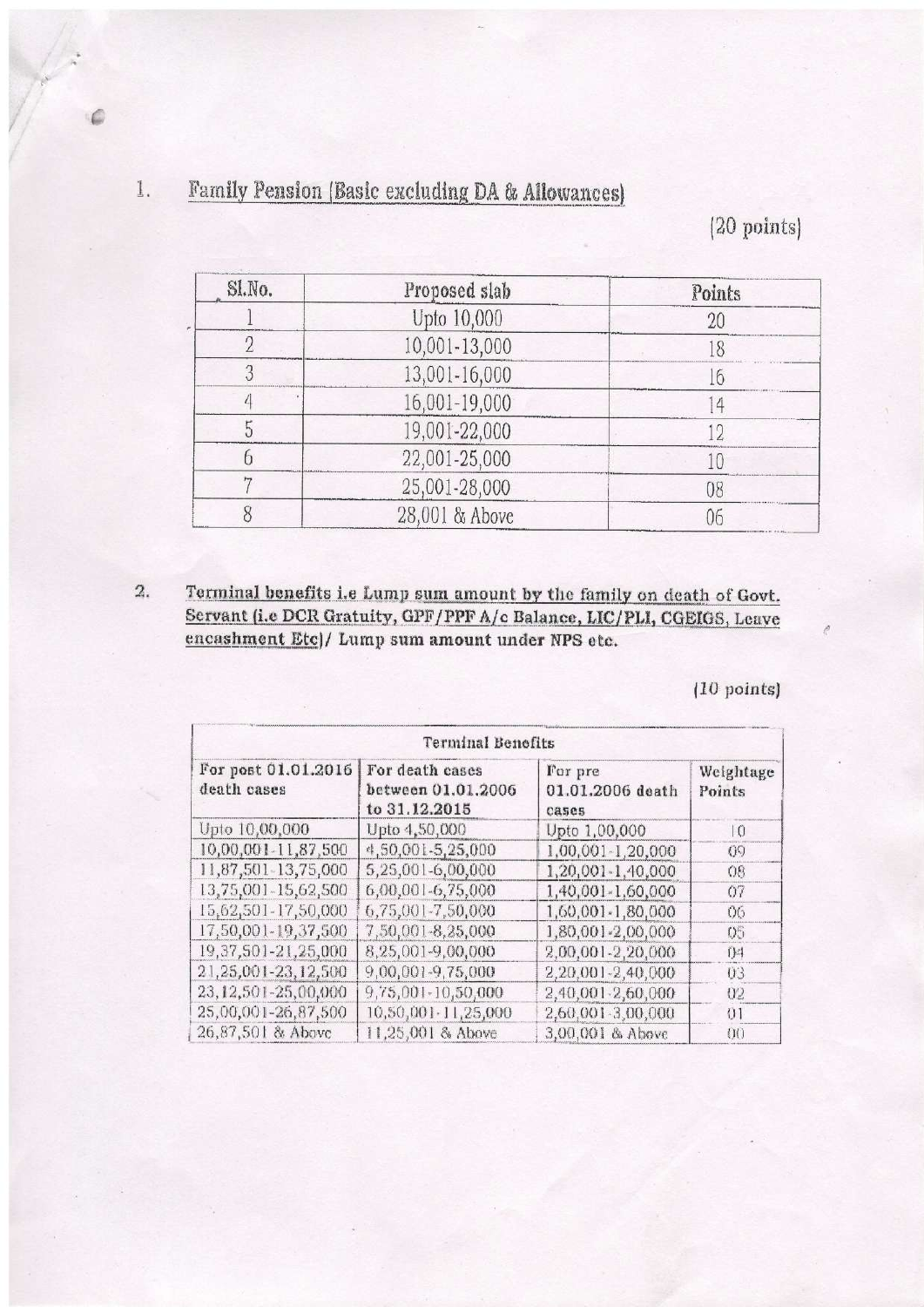### Annual Income of earning members & Income from Property  $3, \,$

# $(10 \text{ points})$

| Sl.No. | Annual Income     | Weightage Points |
|--------|-------------------|------------------|
|        | Nil               |                  |
|        | $1 - 1,05,000$    | 08               |
|        | 1,05,001-1,35,000 | 06               |
|        | 1,35,001-1,65,000 | 04               |
|        | 1,65,001-1,95,000 | 02               |
|        | 1,95,001 & Above  | ( ) ( )          |

4. Immovable Assets

 $(05$  Points)

 $\mathcal{C}$ 

| Sr No         | properties                                                                 | <b>Weightage Points</b> |
|---------------|----------------------------------------------------------------------------|-------------------------|
|               |                                                                            |                         |
|               | No residential house                                                       | 05                      |
| $\mathcal{P}$ | own or ancestral<br>residential house<br>anywhere or any other<br>property | 03                      |
| 3             | own or ancestral<br>residential house<br>anywhere and other<br>property    | 01                      |

 $\begin{array}{c} \n \bullet \n \end{array}$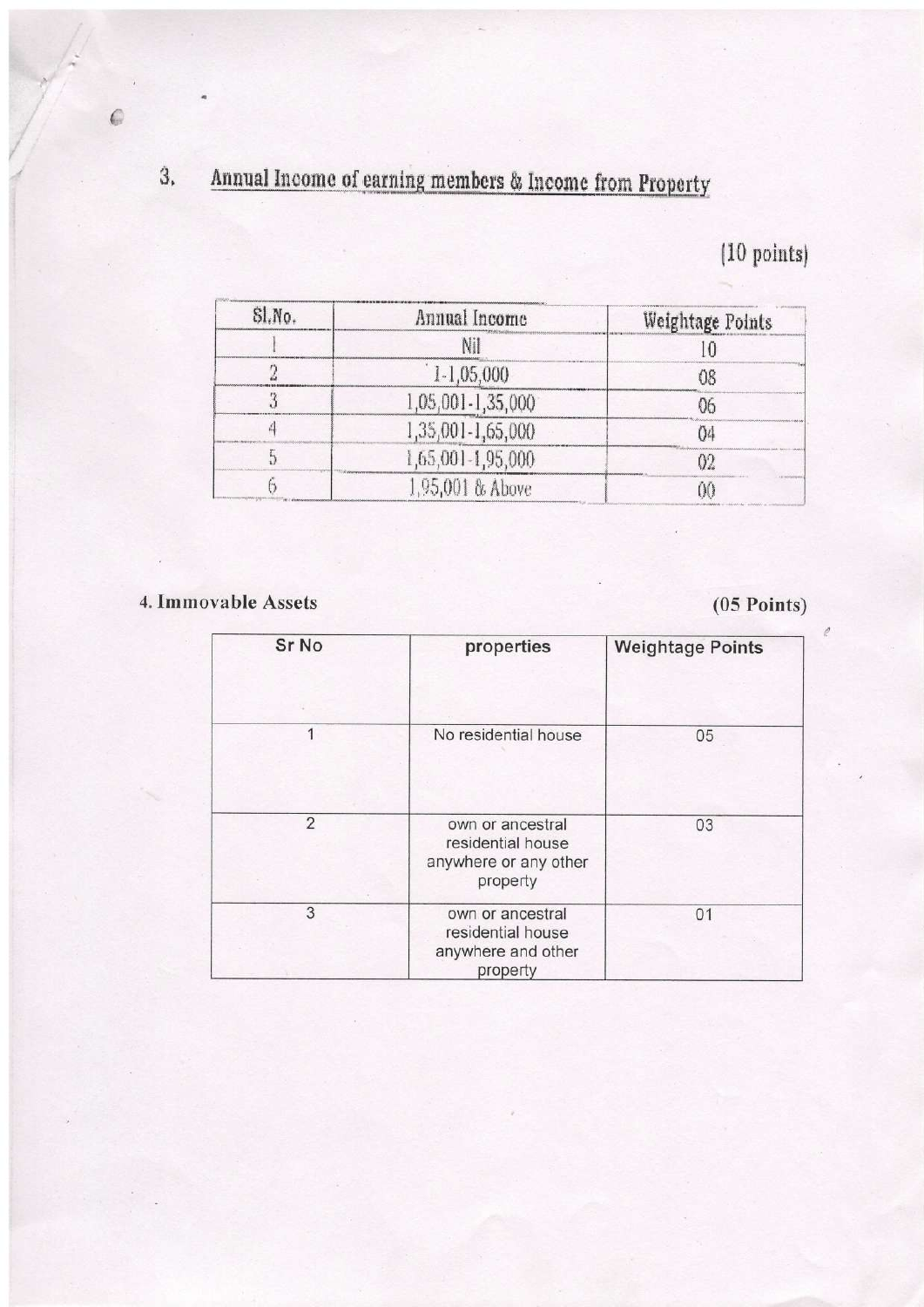### Left over service of Deceased  $5.$   $\,$

# (15 points)

| Left over<br>service of<br>deceased | Weightage<br>Points | Left over<br>service of<br>deceased | Weightage<br>Points | Left over<br>service of<br>deceased | Weightage<br>Points |
|-------------------------------------|---------------------|-------------------------------------|---------------------|-------------------------------------|---------------------|
| Upto 02 years                       | 01                  | Upto 12 years                       | OS.                 | Upto 22 years                       |                     |
| Upto 04 years                       | 02                  | Upto 14 years                       | 07                  | Upto 24 years                       | 12                  |
| Upto 06 years                       | 03                  | Upto 16 years                       | 08                  | Upto 26 years                       | 13                  |
| Upto 08 years                       | 04                  | Upto 18 years                       | $^{(N)}$            | Upto 28 years                       | 14                  |
| Upto 10 years                       | 05                  | Upto 20 years                       | 10                  | 30 years &<br>Above                 | 15                  |

### 6, Dependents i.e Mother or Father, Spouse (House Wife) only

# $(10 \text{ points})$

| Sl.No. | No. of Dependents      | Weightage Points |
|--------|------------------------|------------------|
|        | Single or Both Parents |                  |
|        |                        |                  |

#### **Unmarried Daughters**  $\overline{7}$ .

## $(10 \text{ points})$

| Sl.No. | No. of Unmarried daughters | Weightage Points |  |
|--------|----------------------------|------------------|--|
|        |                            |                  |  |
|        | $02$ & Above               |                  |  |

#### 8, Dependent Minor Children

## $(10 \text{ points})$

| SLNo. | No. of Minor Children | Weightage Points |
|-------|-----------------------|------------------|
|       |                       |                  |
|       | 02 & Above            |                  |

 $\epsilon$